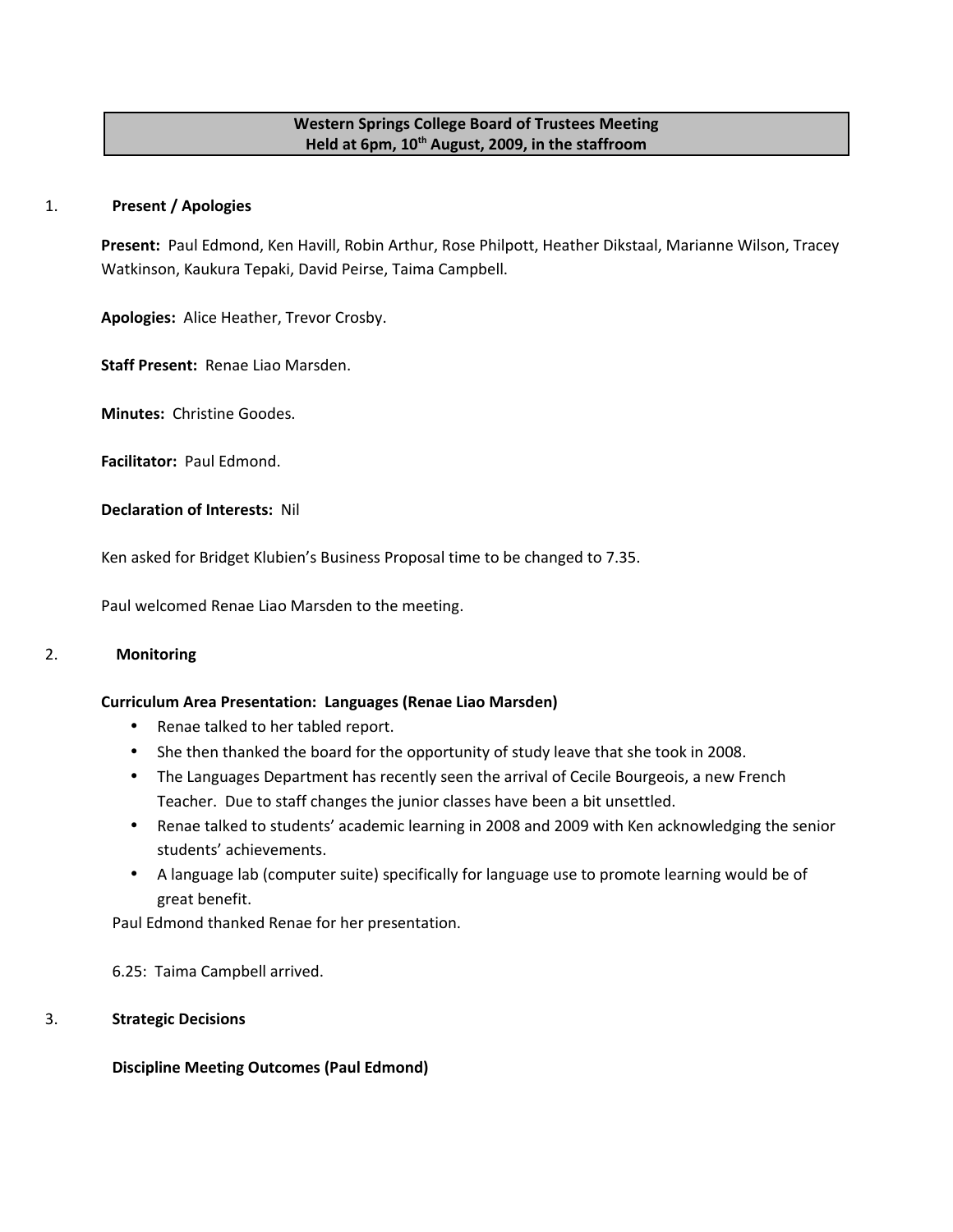- Paul referred to the minutes of the recent Discipline Meeting and asked if the board was happy with what was reported in those minutes and was there was a need to talk further.
- Tracey asked if the word general could be taken out of 1.2 Conflict of Interest. This was agreed to. *(Task 1 – Paul Edmond)*
- Ken asked if the board accepted the minutes as read and was there a need to draw up guidelines. He was happy to do this. Robin said guidelines would be good and he would do this. *(Task 2 – Robin Arthur)*
- Tracey would like to see one discipline per night if it was going to be a long one.
- Ken has two meetings tomorrow. One meeting is with the local community constable and one with Bruce Ritchie, Principal of Massey High, with regard to the Kick It Programme. He will report back to the next meeting the outcome of both meetings and the philosophy behind the progr**amme.** *(Task 3 – Ken Havill)*

# **Property Committee Secondment (Tracey Watkinson)**

• Tracey said she has been approached by Rau Hoskins, a Rumaki parent, who is interested in being co-opted onto the Property Committee. This matter was discussed.

Tracey moved that the board approve the co-option of Rau Hoskins onto the Property Committee.

Tracey Watkinson/Paul Edmond carried

# 4. **Monitoring (resumed)**

# **Finance**

Paul Edmond asked for version 2 of the unqualified audit report of the 2008 school accounts to be adopted.

Paul Edmond/Ken Havill **Carried** carried

# **Enrolment**

- Ken tabled the  $1<sup>st</sup>$  of July return.
- Ken tabled his comparison with  $1<sup>st</sup>$  March return.
- Ken reported that Ruth Roberts has enrolled 110 students to date for the 2010 year. This is a pleasing result.

# **Promotional Leaflet Circulation**

- Robin Arthur reported that an area of in zone house did not receive the promotional pamphlet recently distributed by N Z Post on behalf of Critical Mass. Ken said he was investigating with Critical Mass why this was.
- Feedback on pamphlet has been positive.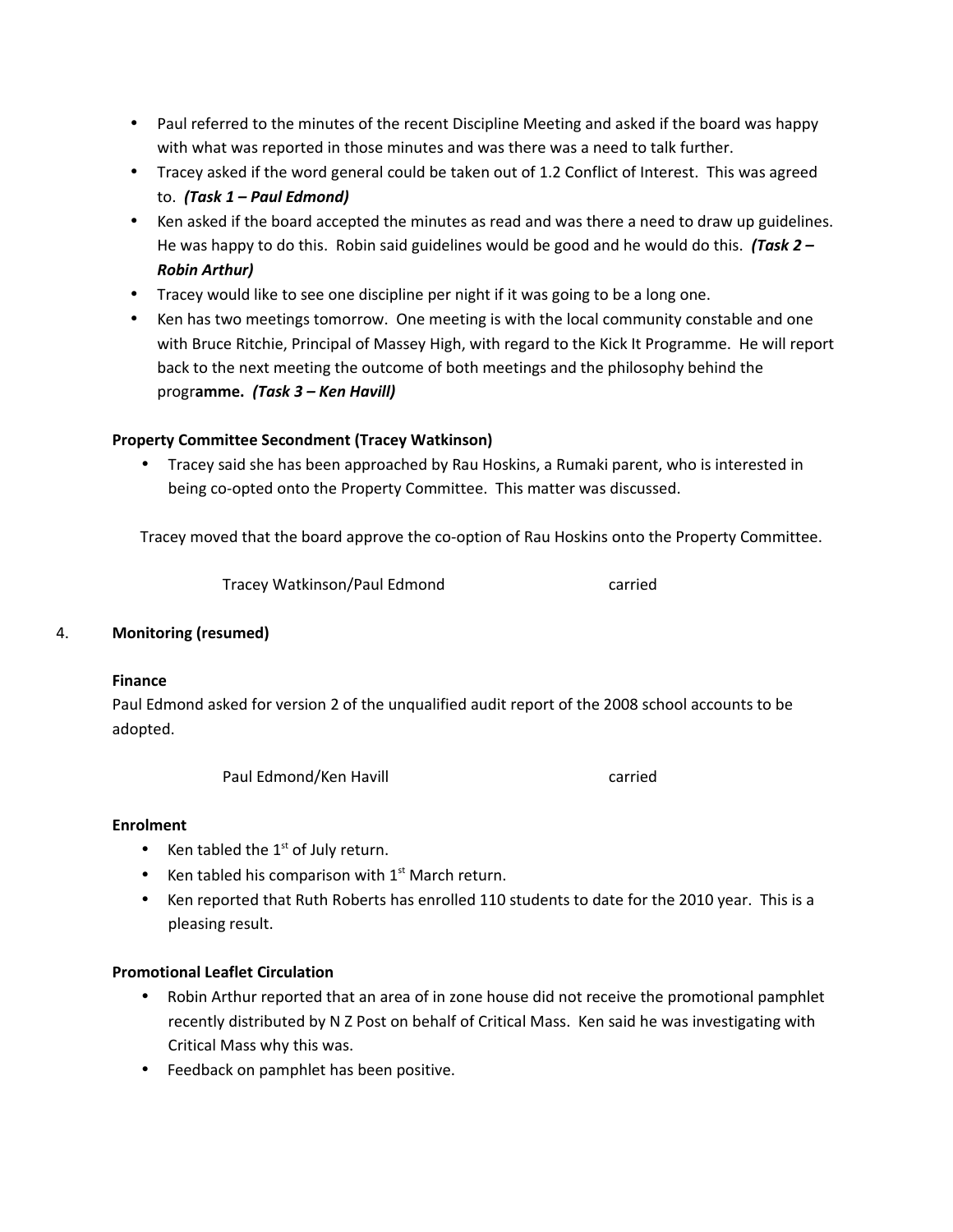# **Network Information**

• Robin tabled Ministry 2005 breakdown information of students living within zone who go to schools outside their home zone. He would like similar up-to-date information from the Ministry. Ruth to be asked to see if she can access this. *(Task 4 – Ruth Roberts)*

#### 7.15: Break

7.35: Kaukura Tepaki left.

# 5. **Strategic Discussions (resumed)**

# **Community Education Programme Business Proposal (Bridget Klubien)**

- Bridget talked to her tabled proposal.
- In light of the proposed cuts in Community Education funding, Bridget put forward a proposal to run Community Education as a private business.
- She asked if WSC could keep costs to a minimum. Discussion ensued.
- Tracey was concerned that minimum costs did cover actual costs.
- This proposal was referred to the Finance Committee.

Robin Arthur asked that the board delegate authority to the Finance Committee to make a final decision.

Robin Arthur/Tracey Watkinson carried

• Bridget asked if there was any objection to a public meeting being held at WSC with regard to the government cuts in Community Education. There was none.

# 6. **Monitoring (resumed)**

# **Discipline (Ken)**

- Ken reported that there had been 6 suspensions since the last board meeting.
- Ken also reported that he had received judicial review papers with regard to an expulsion that had occurred last week.
- It was agreed that the judicial review papers would be distributed to those members of the Discipline Committee that had served on the Discipline Committee in question and to take advice from our lawyer on how to distribute the papers to the rest of the board.

# 7. **Identify Agenda Items for Next Meeting**

- Board succession.
- In light of Robyn Curry's resignation, how to proceed with election / co-option.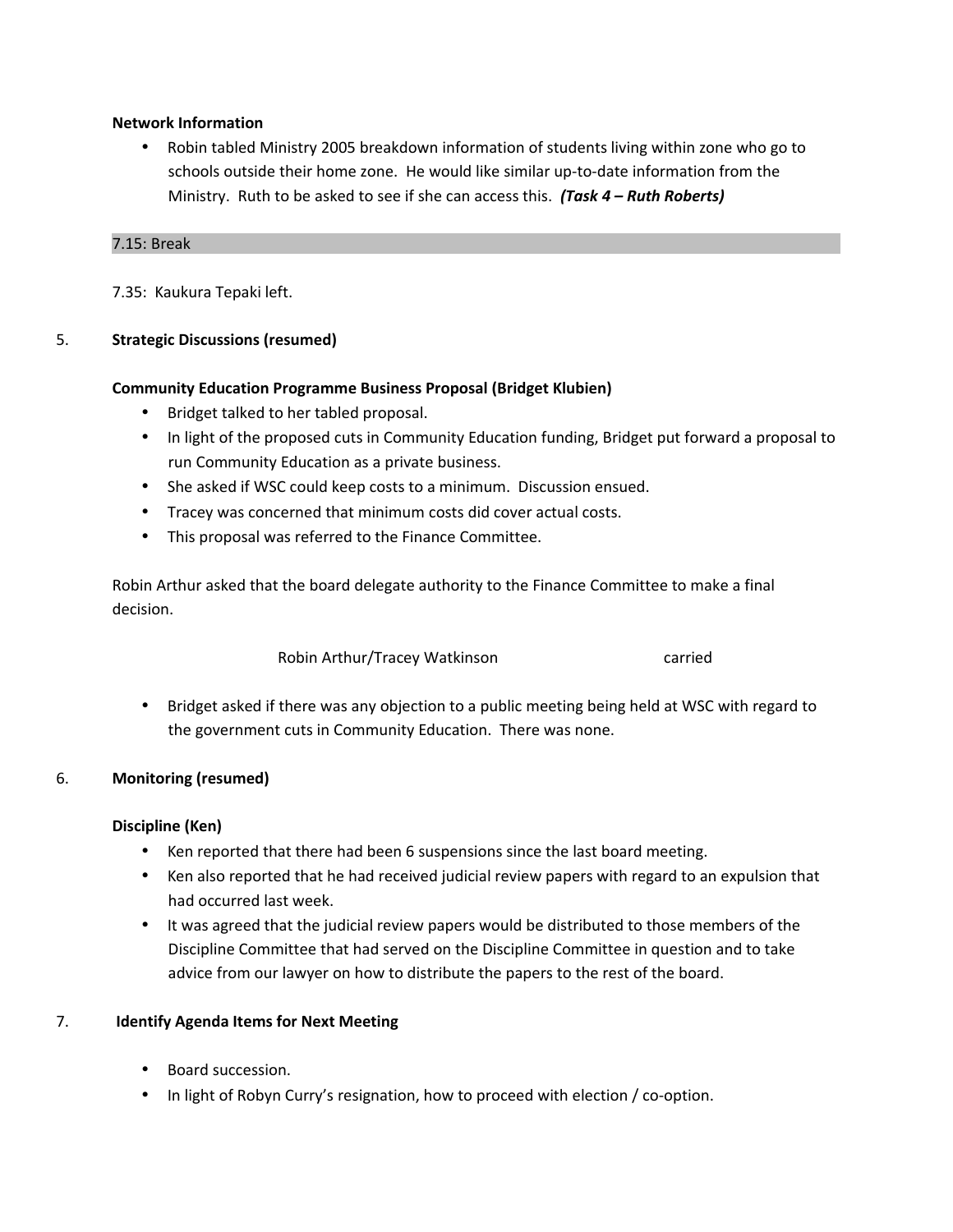• Draft Partnership / ToW Policy.

## 8. **Administration**

## **Confirmation of Minutes**

Paul asked for the minutes of the previous meeting to be accepted.

Paul Edmond / David Peirse Carried

- Ken is taking the draft Partnership / ToW Policy to tomorrow's staff meeting and will report back to the board. *(Task 5 – Ken Havill)*
- Ken reported that all appraisals had been completed.
- A check on compliance with regard to International Students has been carried out successfully.

#### **Correspondence**

8.30: Taima Campbell left.

- Robin questioned No.1 From MoE Application to direct board to enroll. Was it the Principal or the Board who made this decision?
- Historically Ken has made this decision and was happy for the board to look at his replies. The procedure to be clarified. *(Task 6 – Ken Havill)*

# **Approval of Written Reports**

Paul asked that all written reports i.e. Languages, Principal's, Property, Community Education Business Proposal, Discipline Meeting Minutes, TAPAC June and July Meeting Minutes, PAG June and July Meeting Minutes, Correspondence, Finance Meeting Minutes and June Financial Statement be accepted.

| Paul Edmond/ Marianne Wilson |                                         | carried |
|------------------------------|-----------------------------------------|---------|
| <b>Next PAG meeting:</b>     | 1 <sup>st</sup> September (Paul Edmond) |         |
| <b>Next BOT meeting:</b>     | 21 <sup>st</sup> September 2009         |         |
| <b>Next Facilitator:</b>     | Marianne Wilson                         |         |
| <b>Meeting finished:</b>     | 8.50pm                                  |         |